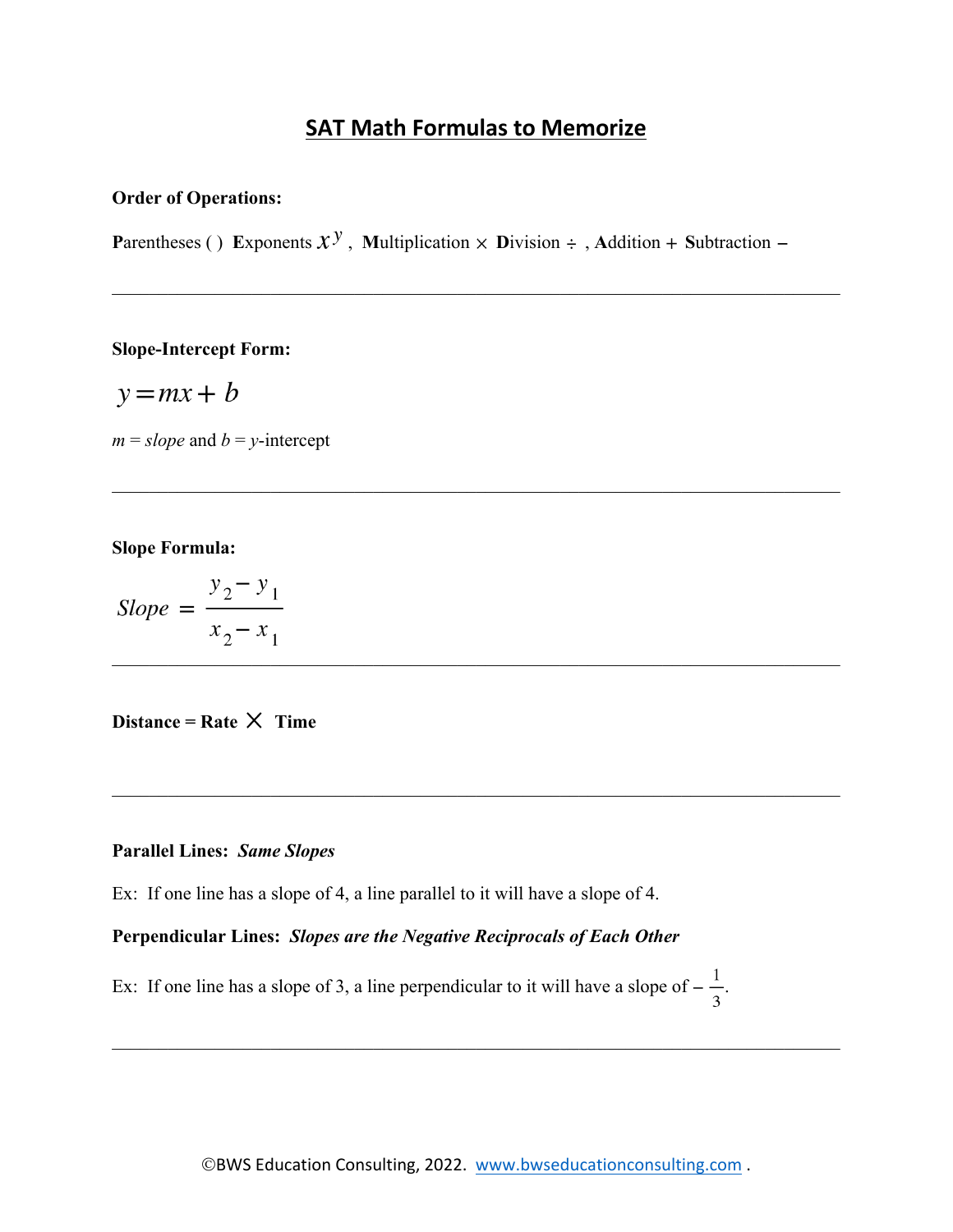**Common Factoring Patterns:**

$$
(x + y) (x + y) = x2 + 2xy + y2
$$
  

$$
(x - y) (x - y) = x2 - 2xy + y2
$$
  

$$
(x + y) (x - y) = x2 - y2
$$

## **Exponent Rules:**

$$
x^{2}x^{3} = x^{2+3} = x^{5}
$$
  
\n
$$
(x^{2})^{3} = x^{(2 \times 3)} = x^{6}
$$
  
\n
$$
\frac{x^{7}}{x^{3}} = x^{(7-3)} = x^{4}
$$
  
\n
$$
x^{-5} = \frac{1}{x^{5}}
$$
  
\n
$$
x^{\frac{2}{3}} = \sqrt[3]{x^{2}}
$$

 $\mathcal{L}_\mathcal{L} = \mathcal{L}_\mathcal{L} = \mathcal{L}_\mathcal{L} = \mathcal{L}_\mathcal{L} = \mathcal{L}_\mathcal{L} = \mathcal{L}_\mathcal{L} = \mathcal{L}_\mathcal{L} = \mathcal{L}_\mathcal{L} = \mathcal{L}_\mathcal{L} = \mathcal{L}_\mathcal{L} = \mathcal{L}_\mathcal{L} = \mathcal{L}_\mathcal{L} = \mathcal{L}_\mathcal{L} = \mathcal{L}_\mathcal{L} = \mathcal{L}_\mathcal{L} = \mathcal{L}_\mathcal{L} = \mathcal{L}_\mathcal{L}$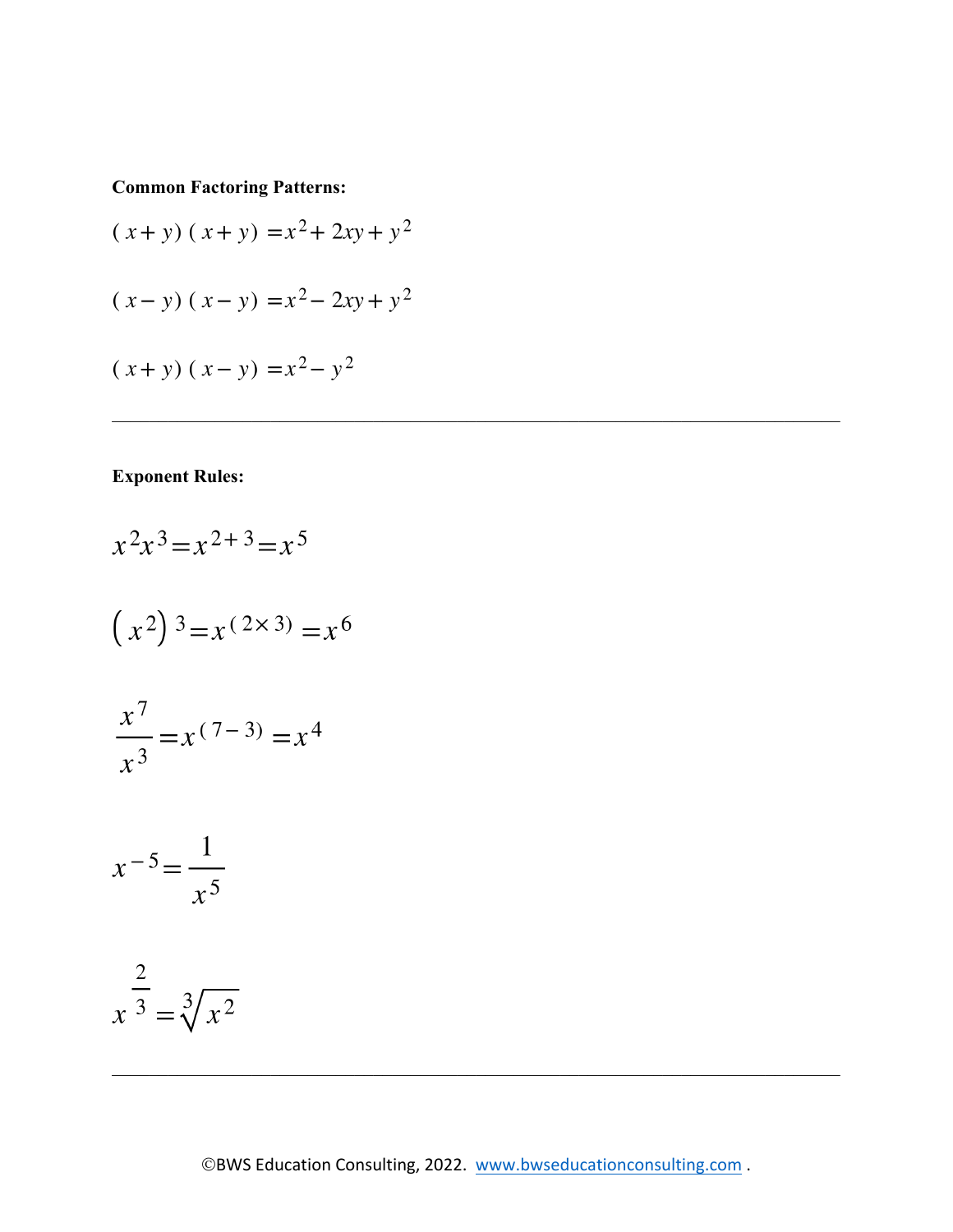**Quadratic Formula:**

$$
x = \frac{-b \pm \sqrt{b^2 - 4ac}}{2a}
$$

### **Vertex form of parabola:**

$$
y = a(x - h)^2 + k
$$

 $(h, k)$  is the vertex of the parabola. If *a* is positive, the parabola opens upward; if *a* is negative, the parabola opens downward.

### **Vertex of parabola:**

For a parabola of the form  $y = ax^2 + bx + c$ ,

the *x* coordinate of the vertex is equal to  $-\frac{b}{2a}$ .

 $\mathcal{L}_\mathcal{L} = \mathcal{L}_\mathcal{L} = \mathcal{L}_\mathcal{L} = \mathcal{L}_\mathcal{L} = \mathcal{L}_\mathcal{L} = \mathcal{L}_\mathcal{L} = \mathcal{L}_\mathcal{L} = \mathcal{L}_\mathcal{L} = \mathcal{L}_\mathcal{L} = \mathcal{L}_\mathcal{L} = \mathcal{L}_\mathcal{L} = \mathcal{L}_\mathcal{L} = \mathcal{L}_\mathcal{L} = \mathcal{L}_\mathcal{L} = \mathcal{L}_\mathcal{L} = \mathcal{L}_\mathcal{L} = \mathcal{L}_\mathcal{L}$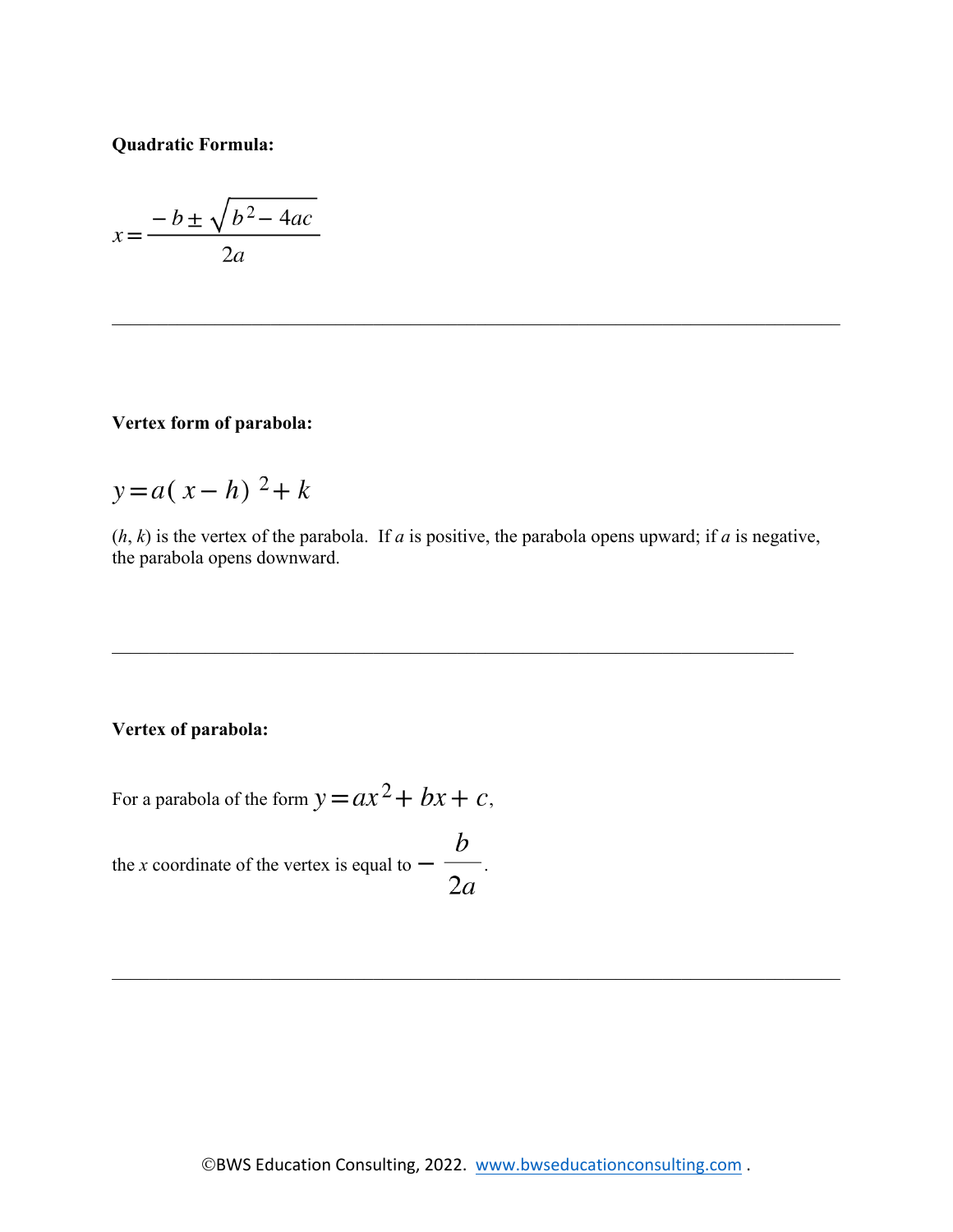$$
Mean = \frac{Sum of All Terms}{Number of Terms}
$$

**Median: Middle Term when Terms are In Order from Least to Greatest.** 

#### **Mode: Most Frequent Term**

#### **Range: Difference Between Least and Greatest Values**

Example: For the set (1, 3, 4, 7, 7),

the Mean is  $\frac{1+3+4+7+7}{5}$  = 4.4, the Median is 4, and the Mode is 7, and the Range is 6.

*Note that in a set like (1, 3, 5, 7, 8, 9), in which the two middle terms are different, take the* 

*average of the two middle terms to find the median:*  $\frac{5+7}{2} = 6$ .  $\mathcal{L}_\mathcal{L} = \mathcal{L}_\mathcal{L} = \mathcal{L}_\mathcal{L} = \mathcal{L}_\mathcal{L} = \mathcal{L}_\mathcal{L} = \mathcal{L}_\mathcal{L} = \mathcal{L}_\mathcal{L} = \mathcal{L}_\mathcal{L} = \mathcal{L}_\mathcal{L} = \mathcal{L}_\mathcal{L} = \mathcal{L}_\mathcal{L} = \mathcal{L}_\mathcal{L} = \mathcal{L}_\mathcal{L} = \mathcal{L}_\mathcal{L} = \mathcal{L}_\mathcal{L} = \mathcal{L}_\mathcal{L} = \mathcal{L}_\mathcal{L}$ 

**Standard Deviation:** *The Greater the Standard Deviation, the Greater the Dispersal of Data. The Lower the Standard Deviation, the Lower the Dispersal of Data*.

Example: The set (8, 9, 10, 11, 13) has a *lower* standard deviation than the set (1, 5, 10, 16, 20).

#### **Percentages:**

$$
Percent = \frac{Part}{Whole} \times 100
$$

Example: 30 is what percent of 40? Solution:  $\frac{30}{40} \times 100 = 75\%$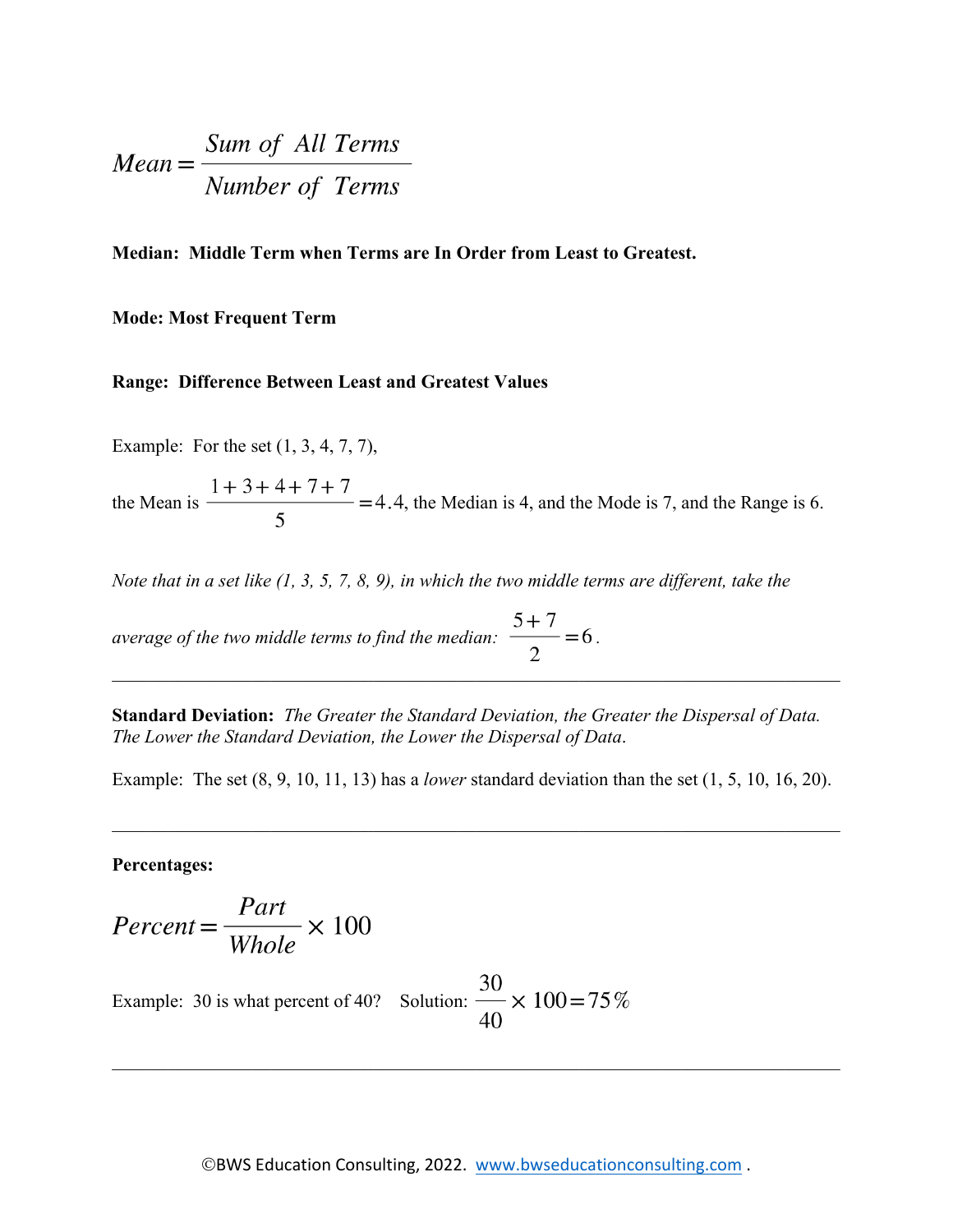### **Exponential Growth & Decay:**

$$
f(x) = a(1 \pm r)^x
$$

 $f(x)$  = Exponential Growth or Decay Function

*a* = Initial Amount

 $r =$  growth rate expressed as a decimal (Example:  $4\%$  growth is 0.04). Add *r* if there is growth and subtract *r* if there is decay.

*x* = number of time intervals.

Example 1: If \$100 is in a savings account that has an annual compound interest of 3%, in three years, the amount of money in the account could be calculated as:

 $f(3) = 100(1 + 0.03)^{3}$ 

Example 2: If 2,000 pounds of soil experience 4% loss each month to erosion, the total amount of soil remaining after 6 months could be calculated as:

 $f(6) = 2000(1 - 0.04)^6$ 

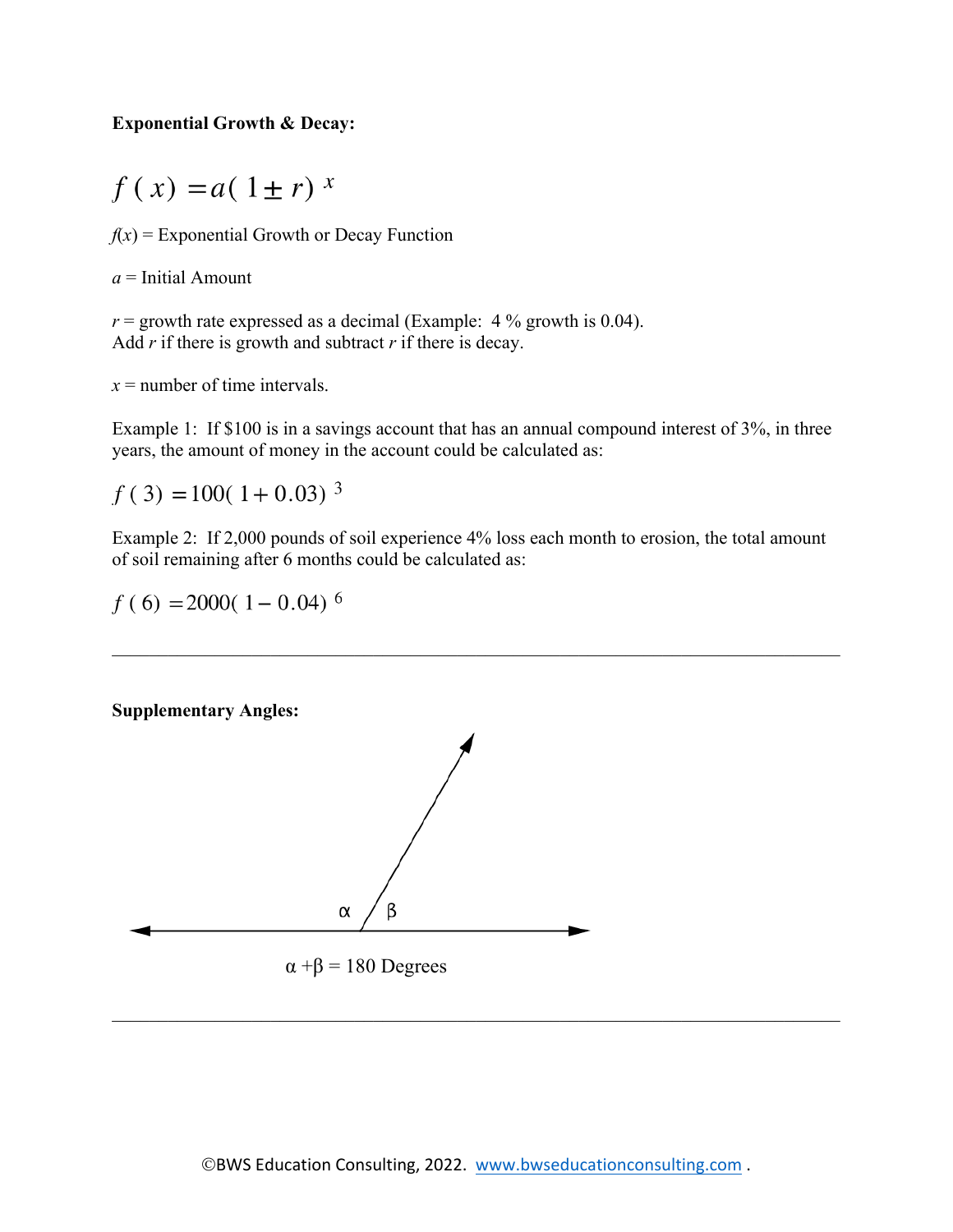**Vertical Angles:**



When two lines intersect, the angles opposite one another are equal.

**Alternate Interior and Exterior Angles:**



When two parallel lines are cut by a transversal, the alternate interior angles are equal, and the alternate exterior angles are equal.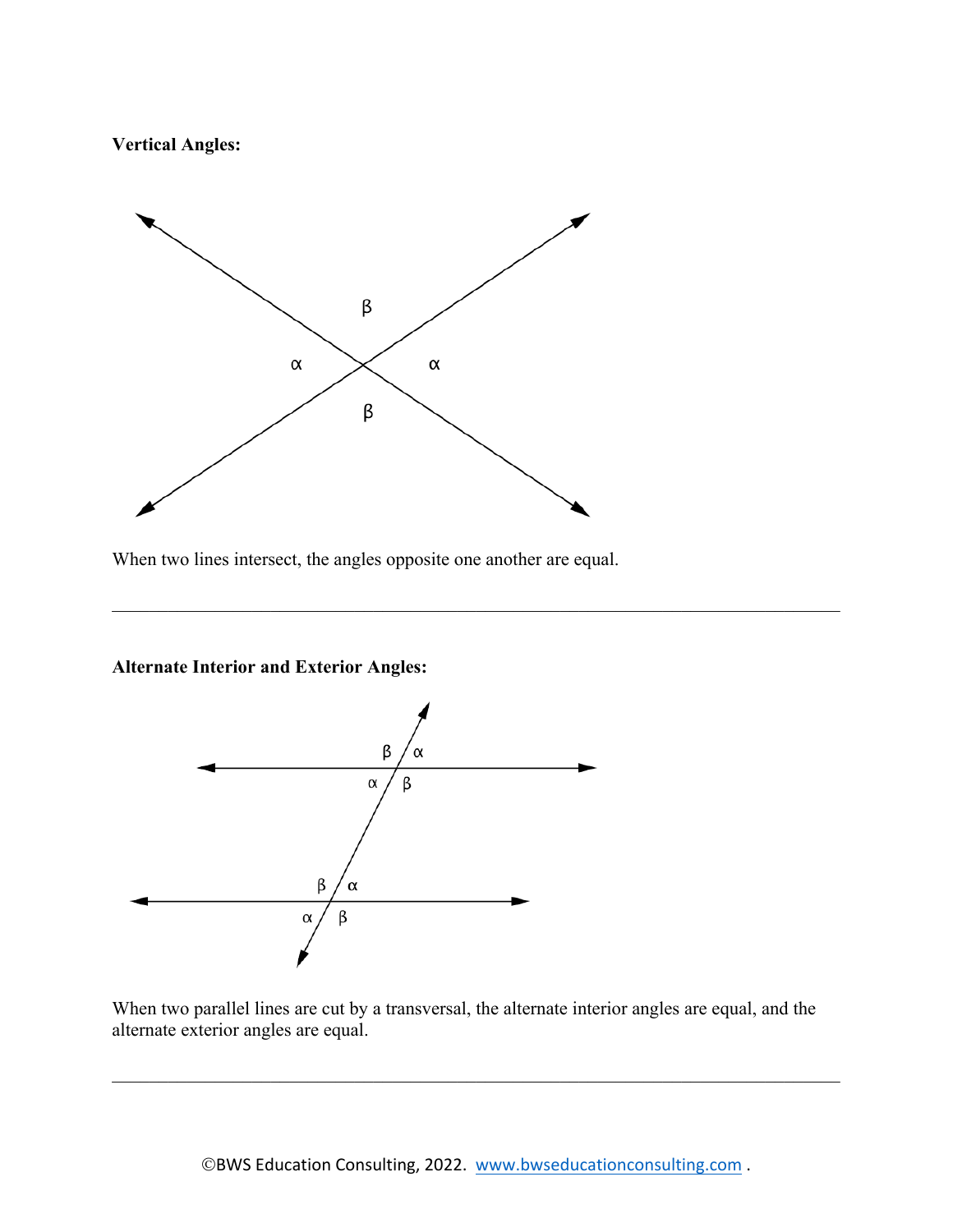## **Equilateral and Isosceles Triangles**



**Trigonometry:**

Sin  $\theta = \frac{Opposite}{Hypotenuse}$ 

$$
Cos \theta = \frac{Adjacent}{Hypotenuse}
$$

$$
Tan \ \theta = \frac{Opposite}{Adjacent}
$$

**Imaginary Numbers:**

$$
i = \sqrt{-1}
$$

$$
i^2 = -1
$$